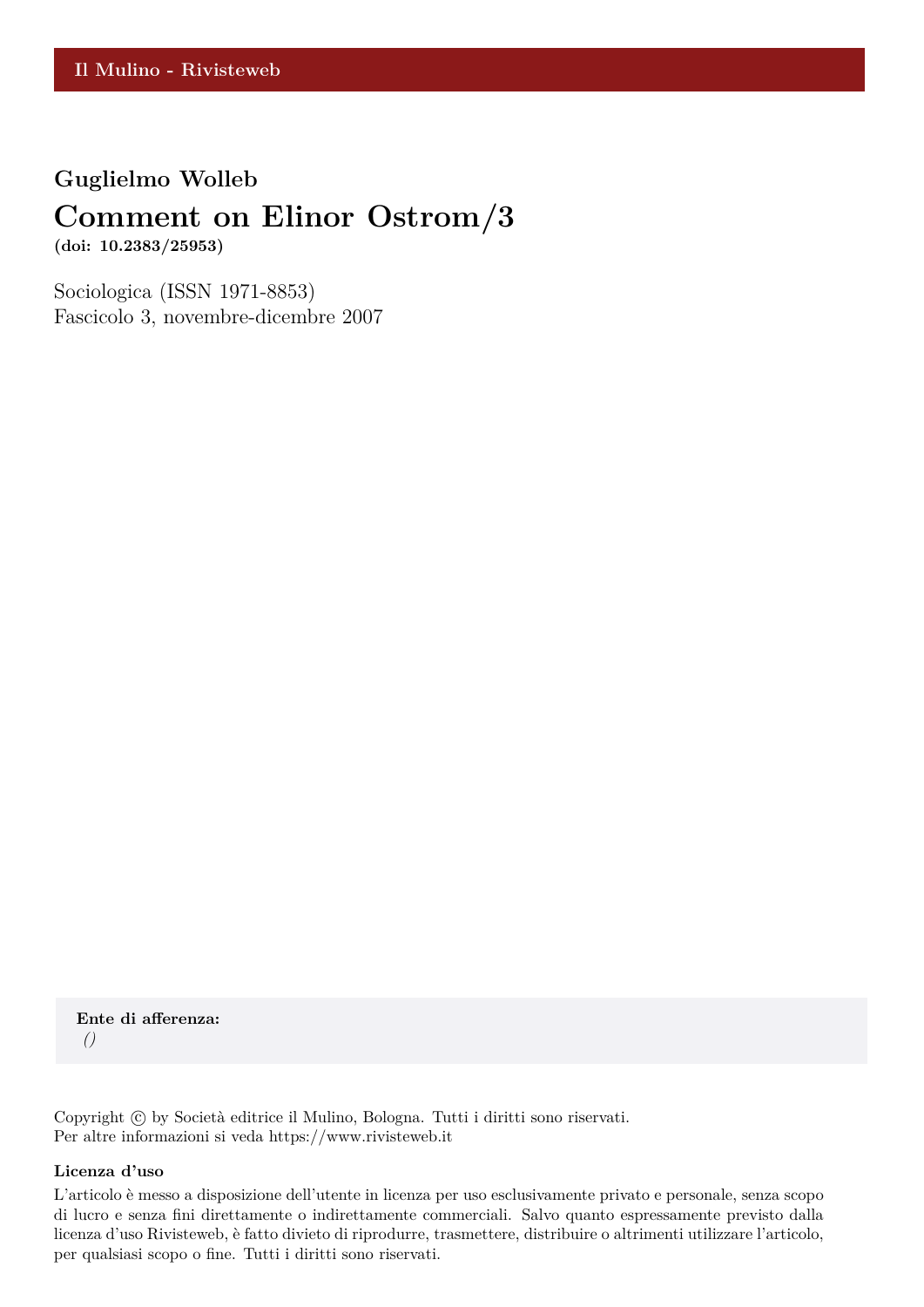Saggi

# Comment on Elinor Ostrom/3 *by* Guglielmo Wolleb

doi: 10.2383/25953

Why do the chances of success of collective action appear to be so low when examined theoretically through the paradigm of rational behaviour, while they are not so low empirically? The answer to this question, I think, is the leit motiv of the essay by Elinor Ostrom [2007]. Here Ostrom develops a more complex and detailed model of interpretation for the determinants of human behaviour than the classic hypothesis of perfect rationality allows to, limited as it is, by its own ample set of particular conditions.

Her model makes the context in which collective action takes place more realistic in various ways, one being the opportunity given to individuals to change the rules and introduce new ones. In my view, this issue is central to explanations of success or failure, especially in processes of local development, although it is introduced only in the last section of the essay. The opportunity to lay down rules and, I would add, to create institutions, introduces an element of intentionality to the model and removes the rigidity and mechanical nature of collective action as studied in theory. Several structural variables lose their immutable nature and are no longer fixed exogenous parameters of context. The number of agents involved in a process of collective action, the degree of inclusion, for example, can now become a matter of discretional choice, as can the degree of heterogeneity amongst agents. The intensity and forms of communication are no longer actors' spontaneous decision or left to chance, but they are influenced and directed by incentives and disincentives, through the adoption of particular procedures or by means of specific organisational tools. The non-excludability problem makes collective action more difficult for public goods and other commons, but it can be resolved to a certain extent by an element of dis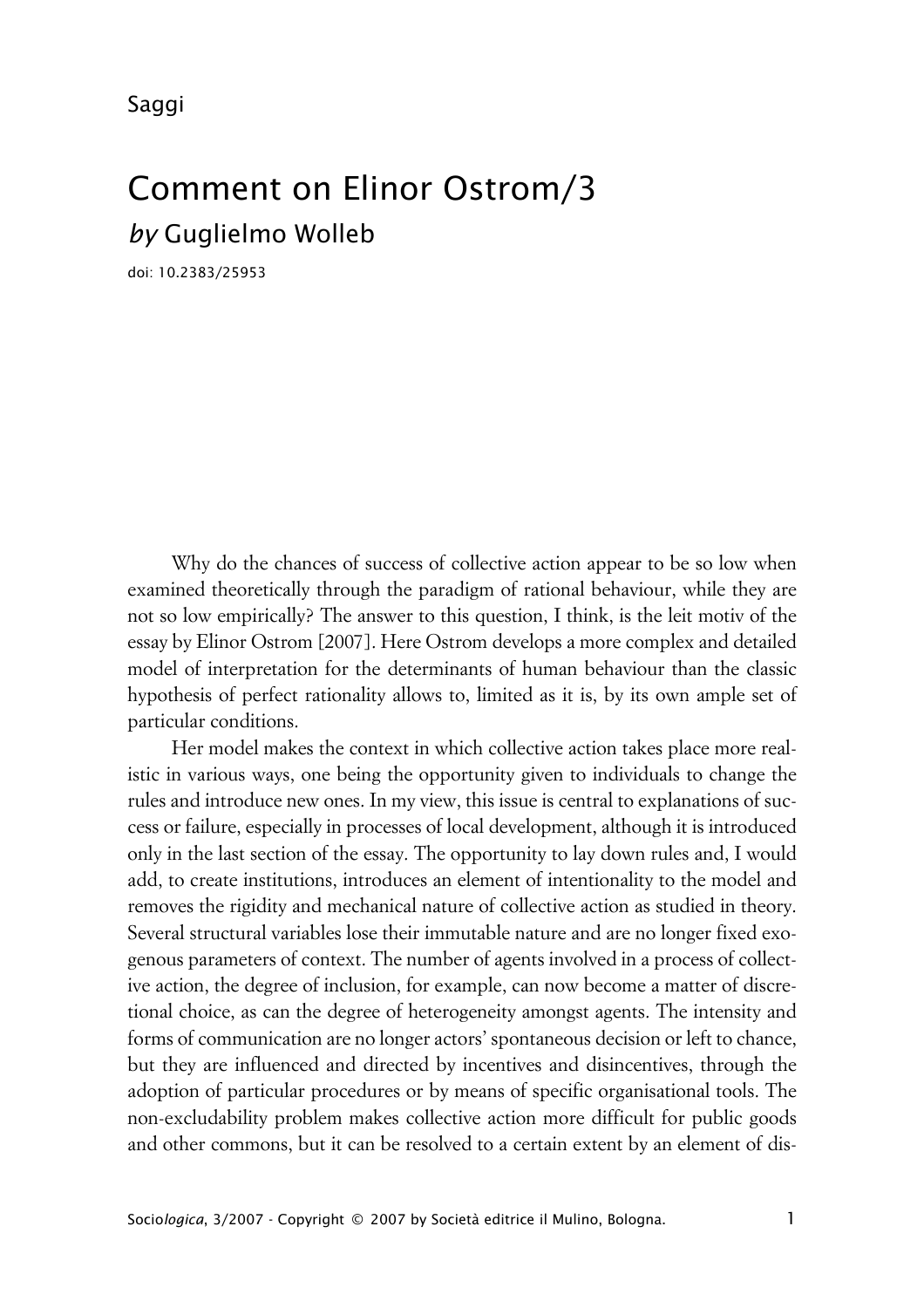cretion in policy decisions. Local actors can in fact lengthen or diversify the ambit of cooperation through payoff and compensation mechanisms and by reducing possible distributional inequalities.

The difficulties of collective action, therefore, do not lie exclusively, or even mainly, in the combination or objective interaction of structural variables. As Ostrom says, the difficulties lie in participants' capacity to restructure their situation, meaning the restructuring of their individual and collective ontology, their network of relations as well as their rules of interaction in that network.

This conclusion, in my view, is particularly valid for collective action arising from local development processes and policies. These processes are cited in the title, although the aspect is not developed in the essay. Local development processes in fact take place inside a system of agents (varying from individuals to complex organisations) and rules, created by the actors themselves to overcome obstacles to collective action. [Cersosimo, Wolleb, 2006]. As Ostrom correctly observes, the system comprises rules imposed by organisations at the central level as well as rules that local individuals and collective actors impose on themselves. Rules imposed by the centre lay down the limits of autonomy of local subjects, while local rules are expressions of their own discretion. In a way, the system thus sets up an artificial setting that modifies the structure and perception of situations and orients behaviour models of actors. The success of collective action may depend on how suitable and internally consistent the system is.

The opportunity to restructure the system of rules makes the explicative model more flexible and realistic, but reaching the optimum solution is still not easy. Central and local procedures and organisations may still prove inadequate in solving collective action's dilemmas for numerous reasons.

In local development policy, the system of rules has four overall functions: discouraging free riding, favouring the creation of social capital, raising level of knowledge and economic efficiency. The prevention of free riding is the most widely studied and recognised; Ostrom herself discusses it extensively in various works. A system of rules has to incorporate efficient incentives for cooperative behaviour as well as sanctions for opportunism. If these mechanisms are inadequate, collective action has a much lower chance of success. In practice, in local development policies, this is translated into an absence of real selection of projects and indiscriminate funding. The creation of social capital is a particularly important function for local development policy, given that it usually aims at secondary effects like strengthening relationship networks between institutions and the public, raising levels of trust, improving communication and increasing cooperation. In local development policy, in fact, the means of reaching certain ends are almost as important as the ends themselves, as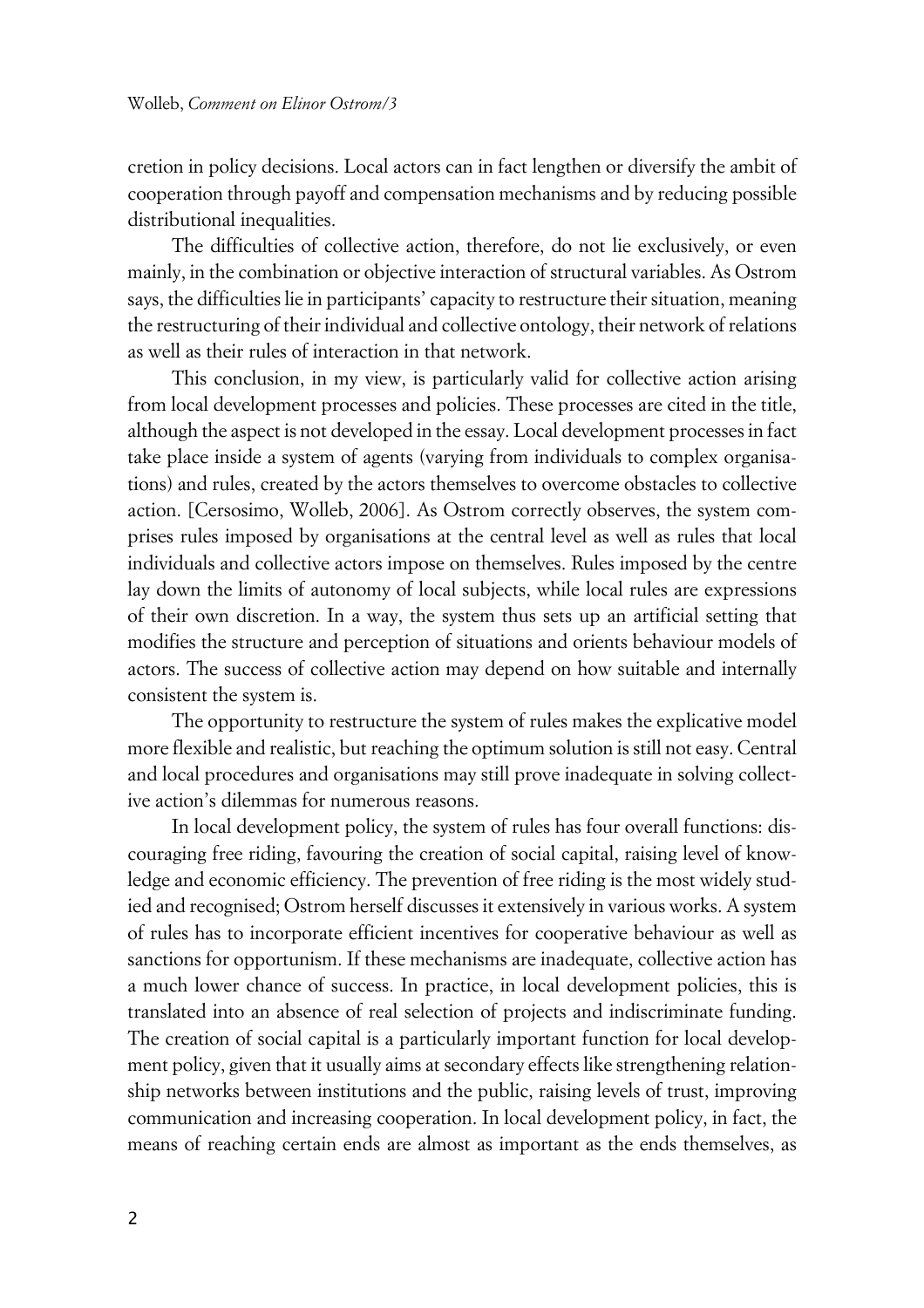they are also functional to the creation of individual and community social capital (Ahn and Ostrom, forthcoming). As Ostrom argues in her essay, and empirical research also proves (Arrighetti, Seravalli, and Wolleb, forthcoming), the accumulation of social capital over time is an important pre-requisite for the success of collective action. A third function of rules is to produce knowledge and activate 'learning by doing' mechanisms. Local development processes need to allow the greatest possible use of knowledge available in the area, the out-sourcing of skills not locally available as well as collective learning processes. A big difficulty in collective action, which is not fully described in Ostrom's essay, is that local actors often find themselves having to choose between strategies without knowing the payoff matrix of the public good's game they are involved in: collective action, thus, sometimes fails as a result of lack of knowledge rather than lack of will to cooperate or of efficient incentive mechanisms. Where negotiation over local development policies represents forms of deliberative democracy based on knowledge-sharing or public debate on different positions, it can better identify ideas and projects closer to collective interest. This type of concertation process is, or should ideally be, a way of both sharing and creating knowledge. It goes well beyond the reaching of consensus, because consensus in itself is no guarantee of the optimal outcome of collective action. The system of rules governing local development policy should also guarantee that economic objectives are reached efficiently. This may seem an obvious requirement, but local development policy is often designed with great attention to institutional aspects, the search for consensus, the creation of community social capital, and with much less attention to minimising costs. There is a tendency to believe that good practice ensures a good product, whereas this is not necessarily the case; good practices should instead be defined with reference to the soundness of the product.

This brief discussion of the different functions of the system of rules in local development policy should suffice to show why such a system is difficult and costly to construct. Ostrom is right to point out that the cost of changing rules can be so high that it can push actors to give up collective action, especially where the expected payoffs are uncertain and in the distant future. The type of rule conceived for local development policies is particularly costly in terms of time and energy, which explains why there is a strong liberalist tendency to leave the production of public goods to the market.

To conclude with an observation that is not too pessimistic, we note that individuals bearing a large part of the cost play an important and positive role. As is well known and frequently discussed in the literature [since Olson, 1965], these individuals are frequent and are also mentioned in Ostrom's section on the heterogeneity of participants. They play a crucial role in local development policy, gaining a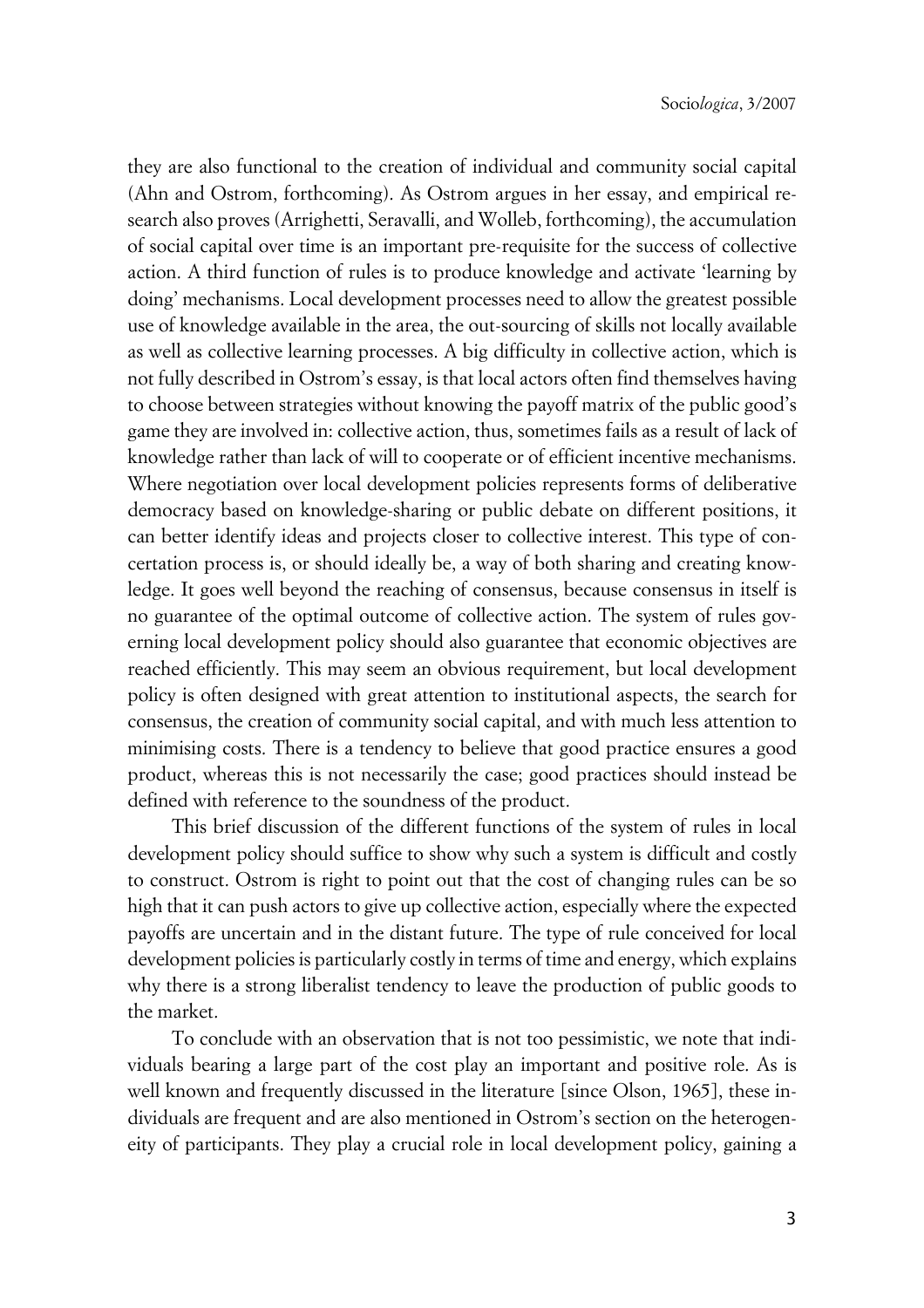leadership role because of their technical and political / relationship capacity. They appear disinterested guarantors of fairness to the wide range of local actors, or in any case able to pursue useful outcomes for the local area. This observation brings us back to the starting point of this comment; the role of policy intentionality in solving the problems of collective action. Giving a more central role to the choices made by individuals, in the framework of explicative models of collective action aimed at producing local public goods useful for local development. This approach provides for a way of solving what otherwise seem intractable problems, even if, of course, the problems do not disappear. To cite the title of a recent book, local economic development is "Neither simple nor impossible" ["Né facile né impossibile", Seravalli, 2006].

### **References**

- Ahn, T.H., and Ostrom, E.
- Forth. "Social Capital and Collective Action." In *Handbook of Social Capital* edited by D. Castiglione, J. Van Deth and G. Wolleb. Oxford: Oxford University Press.
- Arrighetti, A., Seravalli, G., and Wolleb, G.
- Forth. "Social Capital, Institutions and Collective Action Between Firms." In *Handbook of Social Capital* edited by D. Castiglione, J. Van Deth and G. Wolleb. Oxford: Oxford University Press.
- Castiglione, D., Van Deth, J., and Wolleb, G. (eds.)
- Forth. *Handbook of Social Capital*. Oxford: Oxford University Press.

Cersosimo, D., and Wolleb, G.

2006 *Economie dal basso*. Roma: Donzelli.

Olson, M.

1965 *The Logic of Collective Action: Public Goods and the Theory of Groups*. Cambridge, M.A.: Harvard University Press.

Ostrom, E.

- 1990 *Governing the Commons: The Evolution of Institutions for Collective Action*. New York: Cambridge University Press.
- 2007 "Collective Action and Local Development Processes." *Sociologica* 3.

Seravalli, G.

<sup>2006</sup> *Né facile né impossibile. Economia e politica dello sviluppo locale*. Roma: Donzelli.